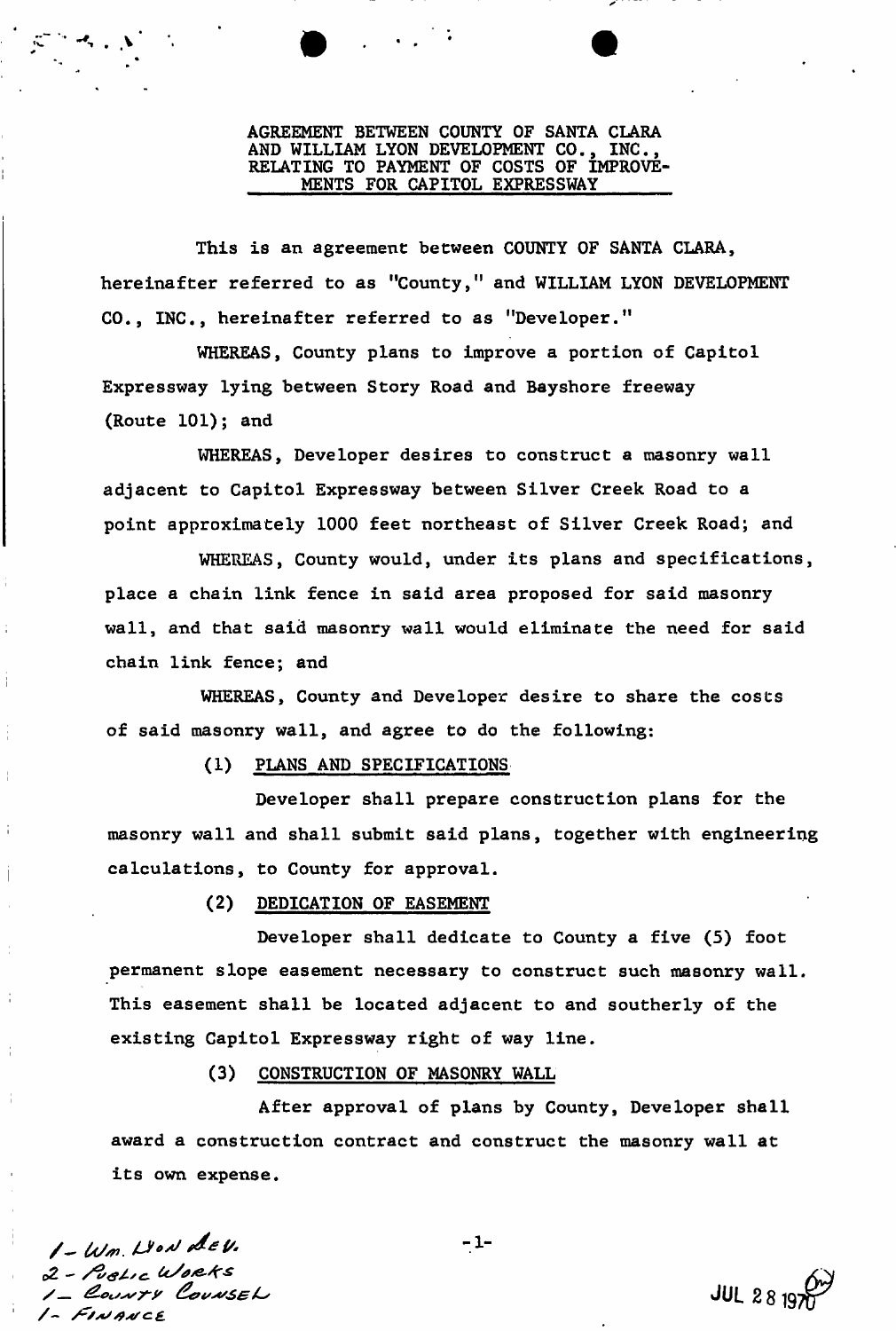## (4) PAYMENT BY COUNTY

County shall pay to Developer within thirty (30) days after execution of this agreement by County the sum of \$2017.00. This sum represents the cost to County of a chain link fence in the area proposed for the masonry wall.

## (5) INDEMNIFICATION

In connection with the construction of the masonry wall, Developer hereby expressly agrees to indemnify and hold harmless the County, its officers and employees, from any and all loss or damage, and from any and all liability for any and all loss or damage, and from any and all suits, actions or claims filed or brought by any and all persons because of or resulting from the doing of Developer, its agents, contractors and employees, of any and all things required by this agreement or because of or arising or resulting from the failure or omission of Developer, its agents, contractors or employees, to do any and all things necessary to and required by this agreement, or arising or resulting from any dangerous or defective condition arising or resulting from any of the above said actions or omissions of Developer, its agents, contractors or employees, or arising or resulting from any dangerous or defective condition arising or resulting from any negligence on the part of Developer, its agents, contractors or employees in connection with said work.

## (6) MAINTENANCE OF MASONRY WALL

After completion of the masonry wall, and after approval by County that the masonry wall has been constructed according to plans and specifications, title to said masonry wall shall vest in County, and County shall have the responsibility to

**2-**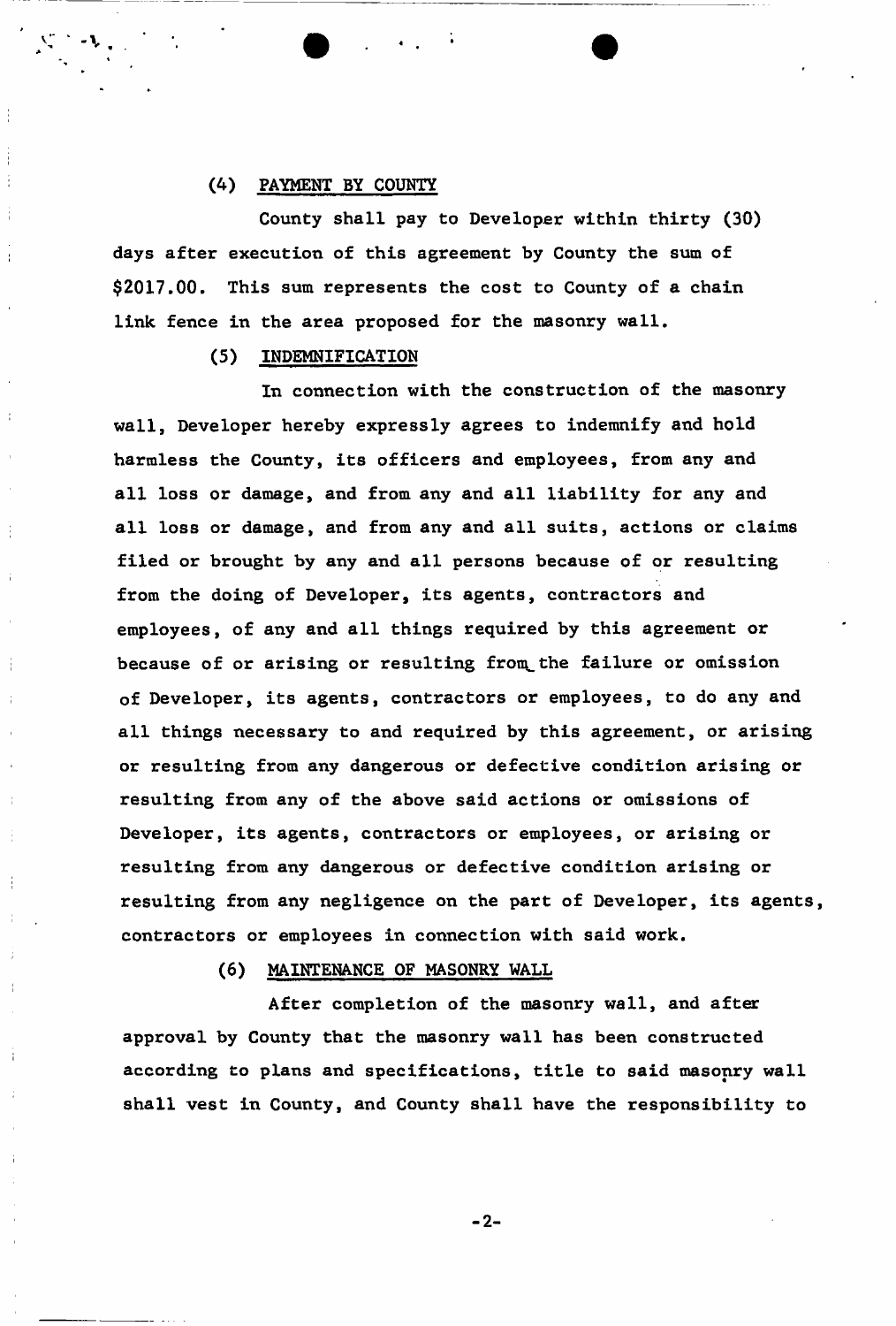maintain the masonry wall thereafter.

This agreement is executed by Developer on  $\frac{\sqrt{1-\frac{3}{13}}}{\frac{9}{2}}$ , 1970.

WILLIAM LYON DEVELOPMENT CO., INC  $\mathbf{B}$ /Robert Moon Vice President

By **Qq^cA ^** ^nrvao^; /Carolyn Ingels Assistant Secretary TTFIe

|  |  |  |  |  |  |  | "his agreement is executed by County on JUL 2.8 1970 |
|--|--|--|--|--|--|--|------------------------------------------------------|
|--|--|--|--|--|--|--|------------------------------------------------------|

1970.

COUNTY OF SANTA CLARA

 $By -$ Supervisors Chairman, Board of

APPROVED AS TO FORM:

WILLIAM M. SIEGEL, County Counsel

By <u>Nerald</u> Assistant County Counsel

Dated: June 24, 1970.

GJT:be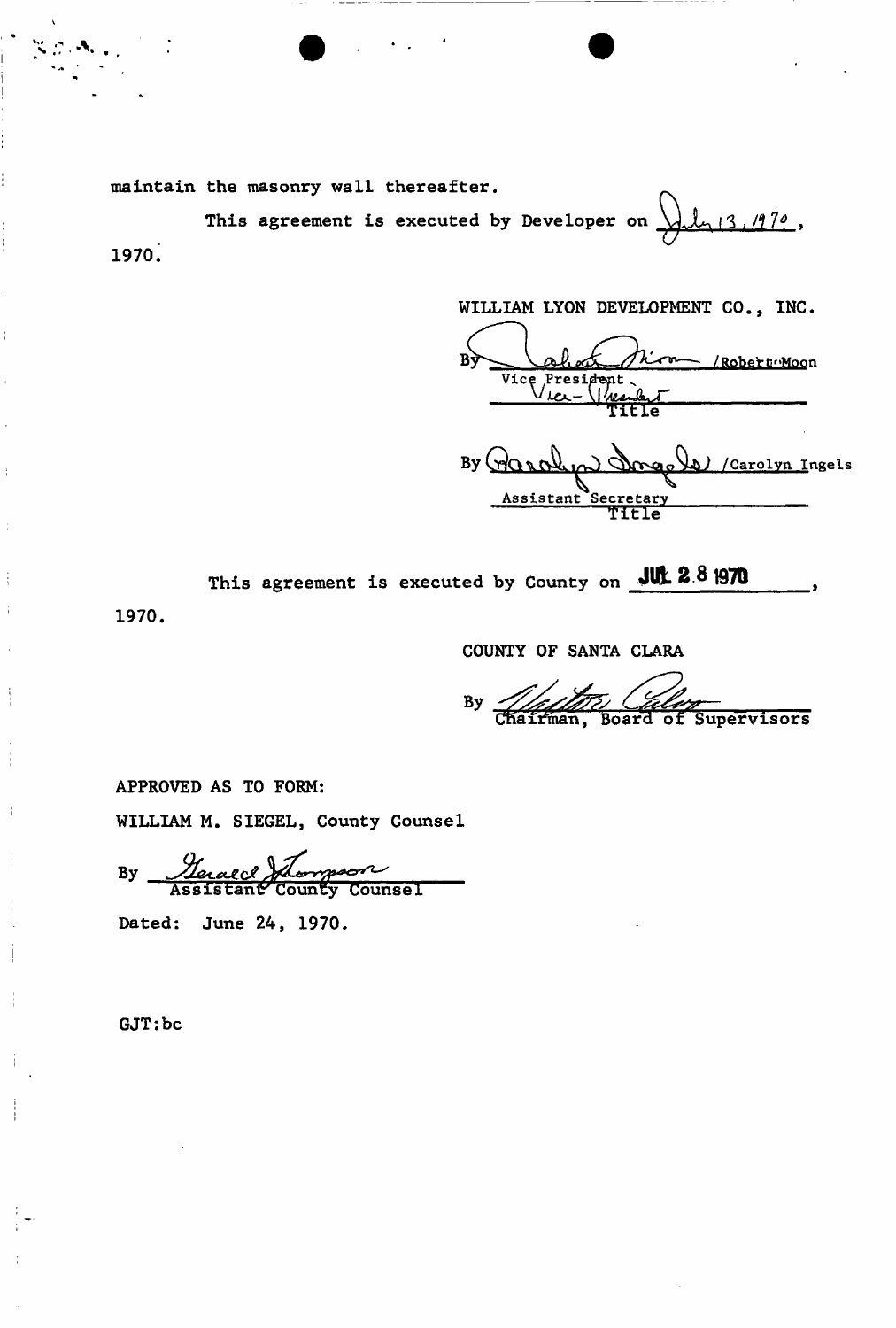| <b>WHITE</b>  | — Controller               |                      |
|---------------|----------------------------|----------------------|
| <b>CANARY</b> | - County Executive         |                      |
| PINK          |                            | - Central Service or |
|               | GOLD. ROD- County Engineer |                      |
| <b>GREEN</b>  | — File                     |                      |

 $\mathbf{a}$ .

 $\ddot{\phantom{a}}$ 

# **BOARD OF SUPERVISORS** SANTA CLARA COUNTY

#### **July 28, 1970** DATE.

| Agreement<br>The following communications and an account was approved by the                                                                                                            |               |  |
|-----------------------------------------------------------------------------------------------------------------------------------------------------------------------------------------|---------------|--|
| Board of Supervisors at a meeting held:                                                                                                                                                 |               |  |
|                                                                                                                                                                                         | July 20 19.70 |  |
|                                                                                                                                                                                         |               |  |
| Project to be charged <b>E Agreement between County of Santa Clara</b><br>end William Lyon Devolopment Co., Inc. rolating to Payment<br>of Costs of Ingrevements for Capitol Depressway |               |  |
| For the amount of $2.017.00 - 20$ Agreement                                                                                                                                             |               |  |
| Contractor William Lyon Development Co., Inc., 200 Blossom E111 Rd., San                                                                                                                |               |  |
|                                                                                                                                                                                         | Jose, Ca.     |  |
|                                                                                                                                                                                         |               |  |

Donald M. Rains **INCORPORATION** يتعنف Assistant Clerk of the Board

### $E$ i $R$ s de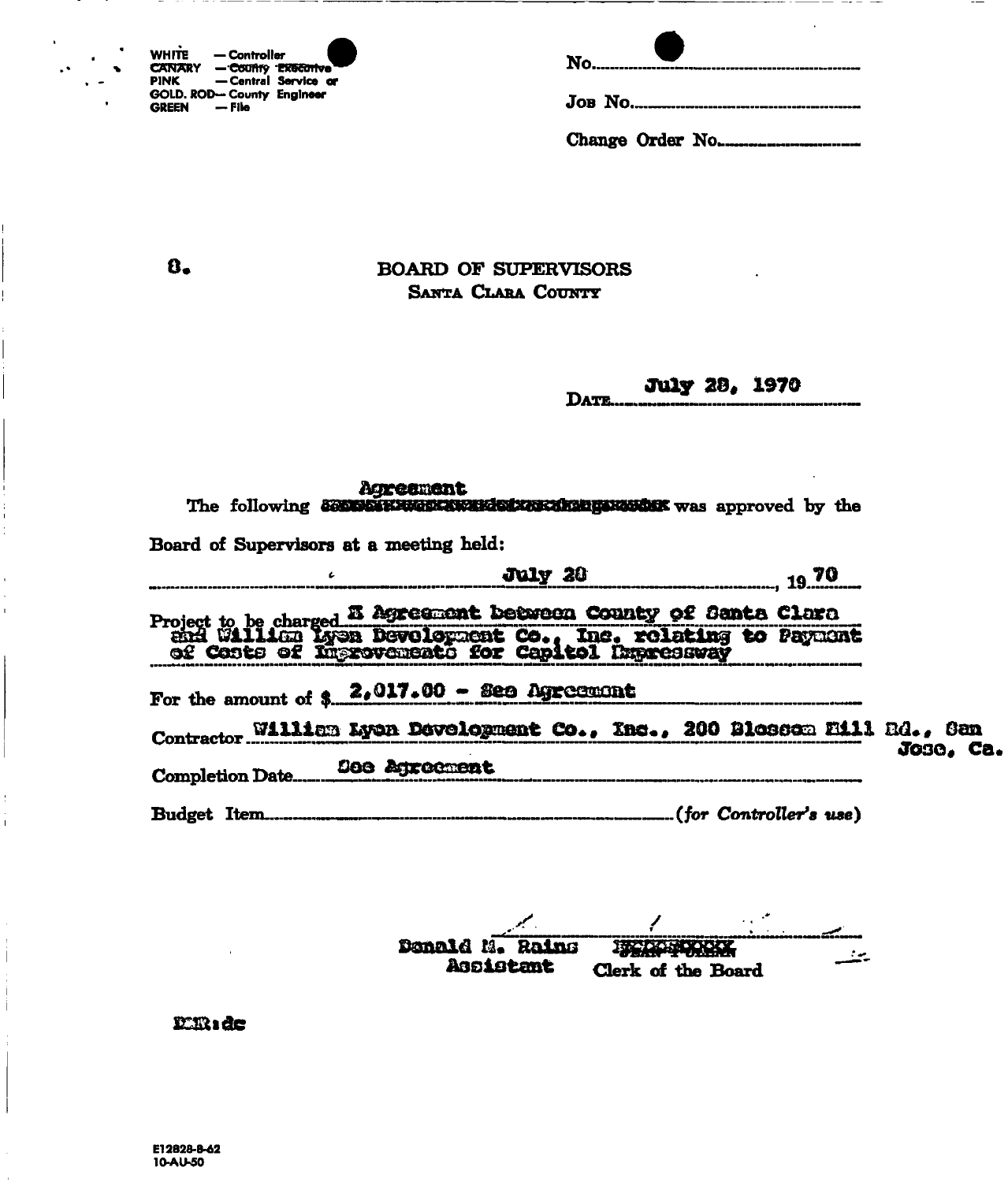# **County of Santa Clara**

**California** 

**Office of the Board of Supervisors** 

524 County Administration Building 70 West Hedding Street San Jose. California 95110 299-2323 Area Code 406

Sig Sanchez, *District 1*  Dominic L. Cortese, *District* 2 Charles A. Ouinn, *District 3*  Ralph H. Mehrkens, *District 4*  Victor Caivo, *District 6* 

July 29, 1970

**William Lyon Development Co., Inc. 200 Blossom Hill Road San Jose, California** 

**Subject: Agreement with William lyon Development Co., Inc.** 

For **Payment of Costs of Improvements for Capitol Expressway** 

# **Dear sirs**

**Enclosed you will find a fully executed copy of the subject agreement between the County of Santa Clara and the party named above. The Board of Supervisors at its regularly scheduled meeting on July 28. 1970 approved this agreement on behalf of the county.** 

**The enclosed copy is for your records.** 

**Very truly yours,** 

**BOARD OF SUPERVISORS Mrs. Jean Pullan, clerk** 

**By** 

**Deputy Clerk** 

jPsdc **Encl.**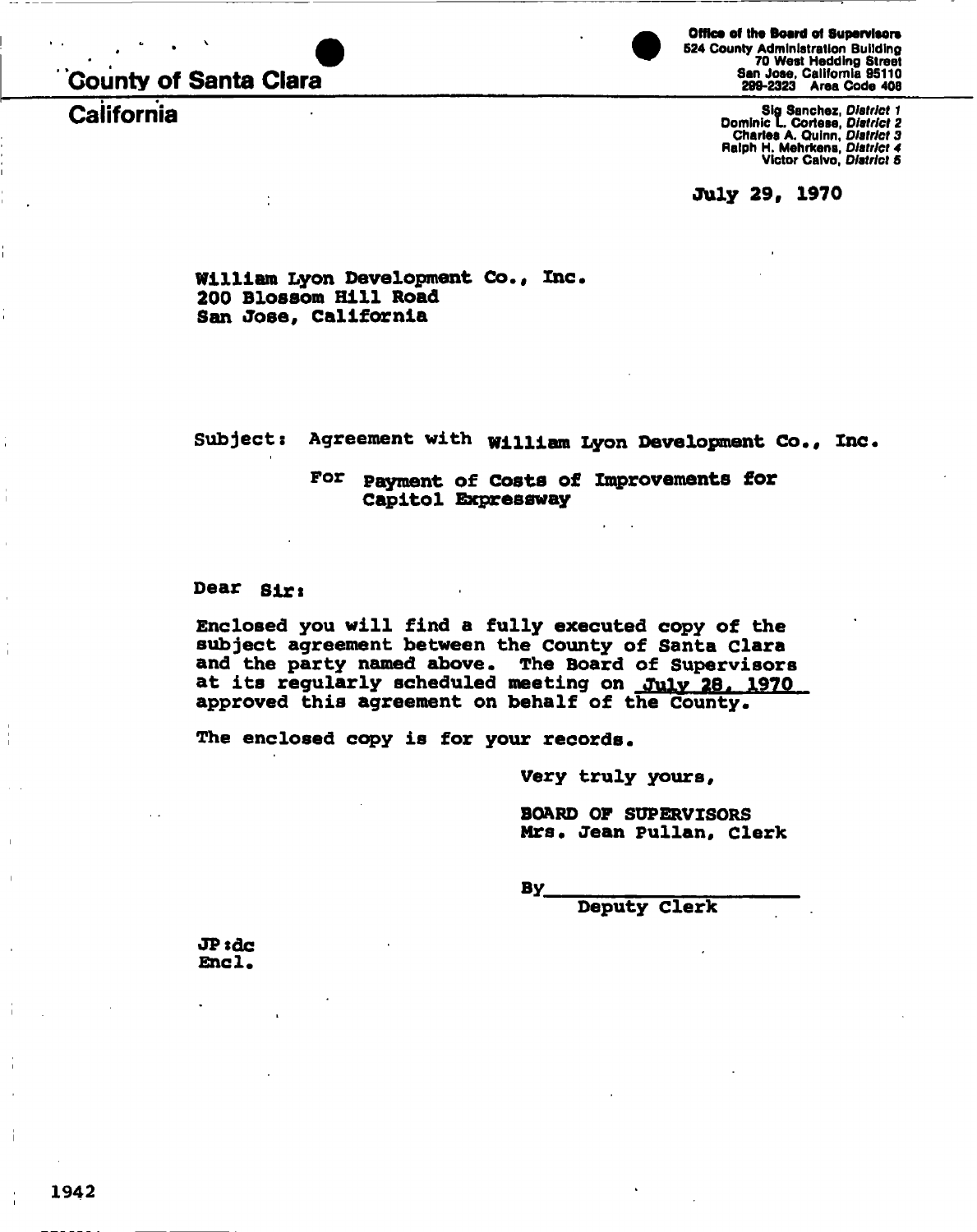|                   | $\bullet$ .<br>County of Santa Clara                                                                      | <b>Department of Public Works</b><br>County Office Building<br>20 West Hedding Street<br>San Jose, California 95110 - |
|-------------------|-----------------------------------------------------------------------------------------------------------|-----------------------------------------------------------------------------------------------------------------------|
| <b>California</b> | MEMORANDUM<br>TRANSMITTAL                                                                                 | S.D.                                                                                                                  |
|                   | Page<br>оf<br>DATE:                                                                                       | July 15, 1970                                                                                                         |
| FOR:              | BOARD OF SUPERVISORS AGENDA OF<br>July 28                                                                 | 1970                                                                                                                  |
| FROM:             | MONTINI, ENGINEERING, PUBLIC WORKS                                                                        |                                                                                                                       |
| TITLE:            | SANTA<br>COUNTY OF<br>AGREEMENT BETWEEN<br>CLARA AND<br>PAYMENT OF COSTS<br>DEVELOPMENT RELATING TO<br>ON | WILLIAM LYON<br>CAPITOL<br><b>EXPRESSWAY</b>                                                                          |

#### DESCRIPTION:

The County plans to improve Capitol Expressway between Story Road and Bayshore Freeway and the developer plans to construct a masonry wall adjacent to Capitol Expressway between Silver Creek Road and 1,000 feet northeast of Silver Creek Road.

Construction of the decorative masonry wall will'eliminate the need for a chain link fence which the County had planned to install .at this location. The attached agreement provides for a payment by the County to the developer in the amount estimated to be the cost to County for constructing a chain link fence. This amount is \$2,017.

In addition to providing an aesthetic barrier, the wall also will substantially reduce the transfer of noise and dust from the expressway to the adjacent homes.

Approval is recommended.

LM:WS:vlh

attachments

| $\mathbf{\mathfrak{P}}$<br>APPROVED: | JAMES POTT | HOWARD CAMPEN      |  |
|--------------------------------------|------------|--------------------|--|
| AGENDA DATA:                         | DATE:      | BOARD ACTION:      |  |
| $\overline{Q}$ 755 REV 2/69          | ITEM NO:   | <b>AJL 28 1970</b> |  |